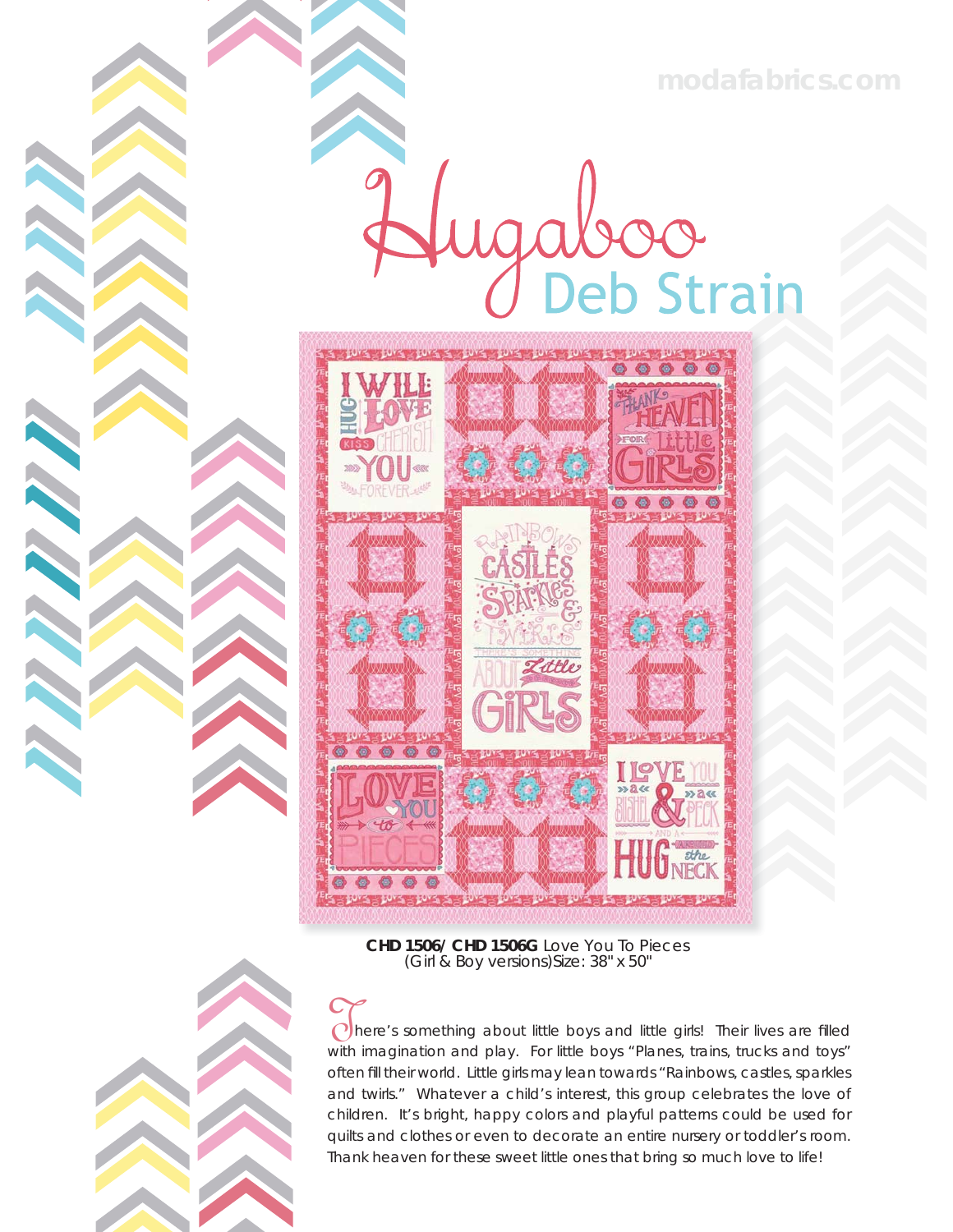









19735 12



19738 15

19737 15

19734 11



Twirly Pink  $\bullet$ 19739 13



19736 11

Allow yourself to make mistakes



19736 13



Sunshine Yellow

19735 14

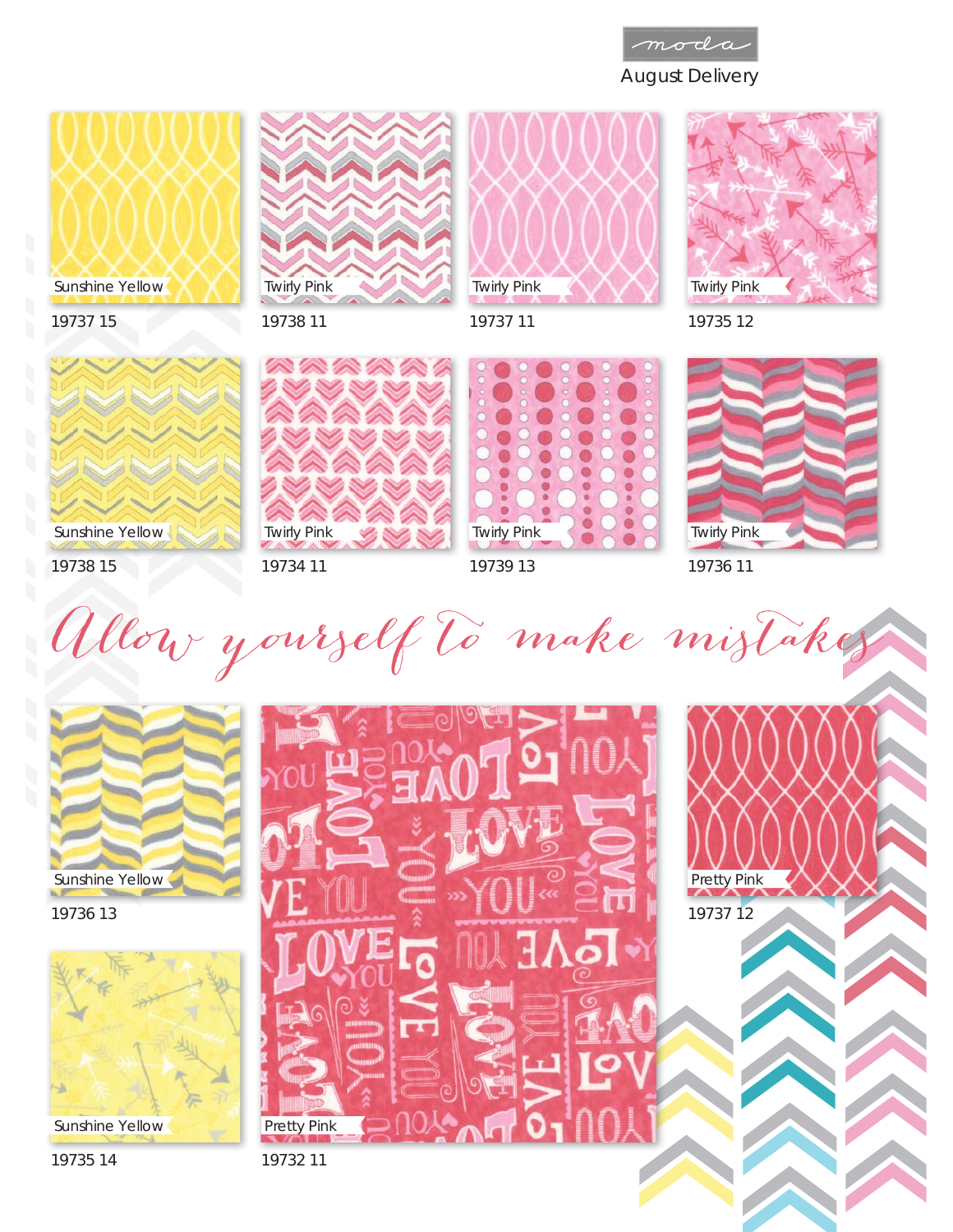## **modafabrics.com**



19733 13



19737 13



19734 12

Airplane Aqua



Bright Sky

19732 12

19736 12

Airplane Aqua



19737 14













19737 16







19733 17



n s

Huggable Grey

2 S O. S





19739 15

19738 12

19735 13

Airplane Aqua